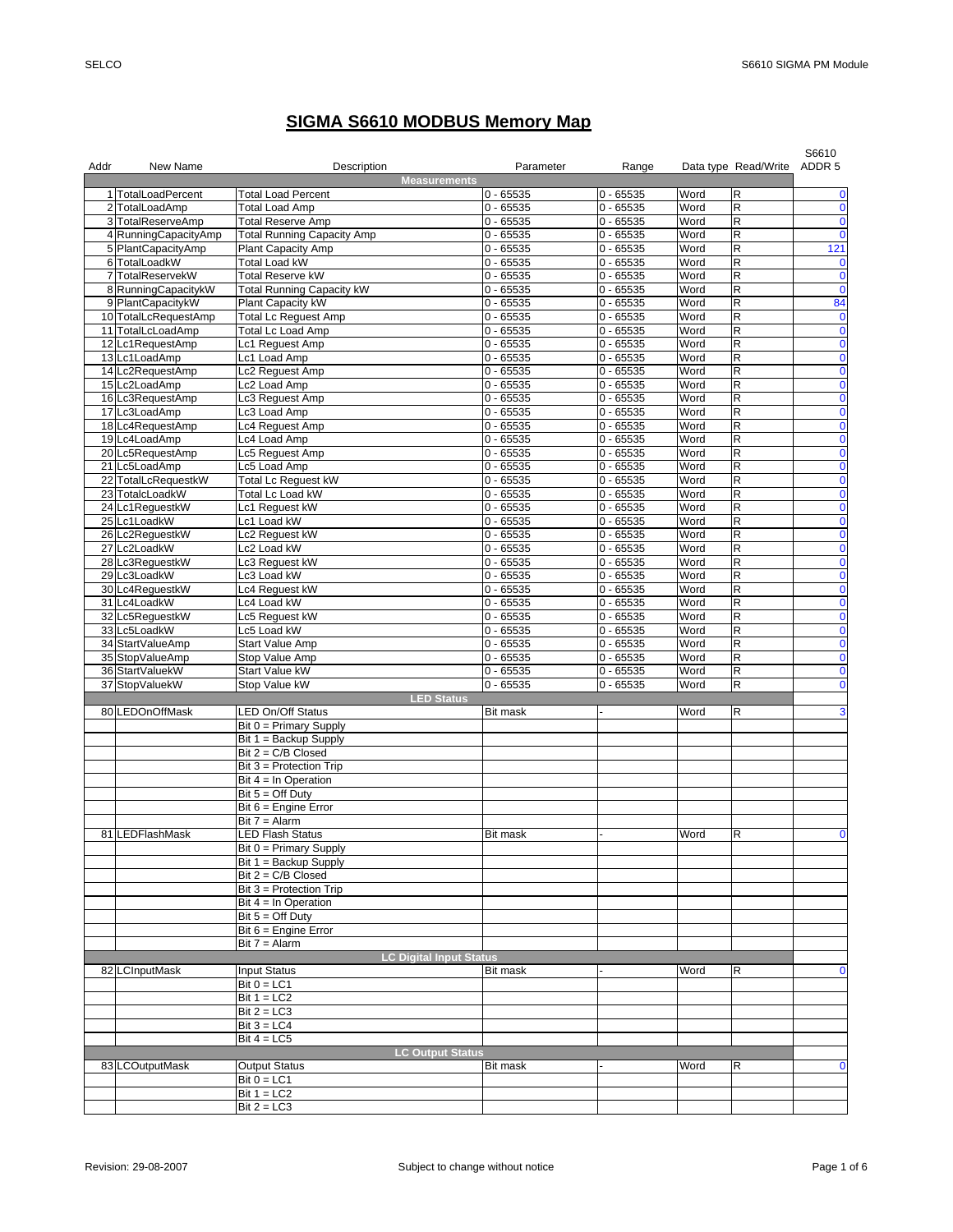|     |                                | Bit $3 = LC4$                                                |                 |             |      |             |                                      |
|-----|--------------------------------|--------------------------------------------------------------|-----------------|-------------|------|-------------|--------------------------------------|
|     |                                | Bit $4 = LC5$                                                |                 |             |      |             |                                      |
|     |                                | <b>AUX Digital Input Status</b>                              |                 |             |      |             |                                      |
|     | 84 AUXInputMask                | <b>Input Status</b>                                          | <b>Bit mask</b> |             | Word | R           | 512                                  |
|     |                                | $Bit 0 = AUX1$                                               |                 |             |      |             |                                      |
|     |                                | Bit $1 = AUX2$                                               |                 |             |      |             |                                      |
|     |                                | Bit $2 = AUX3$                                               |                 |             |      |             |                                      |
|     |                                | Bit $3 = AUX4$                                               |                 |             |      |             |                                      |
|     |                                | Bit $4 = AUX5$                                               |                 |             |      |             |                                      |
|     |                                | Bit $5 = \text{AUX6}$                                        |                 |             |      |             |                                      |
|     |                                | Bit $6 = AUX7$                                               |                 |             |      |             |                                      |
|     |                                | $Bit 7 = AUX8$                                               |                 |             |      |             |                                      |
|     |                                | Bit 8 = LED TEST                                             |                 |             |      |             |                                      |
|     |                                | Bit 9 = MANUAL                                               |                 |             |      |             |                                      |
|     |                                | Bit $10 = \text{AUX11}$                                      |                 |             |      |             |                                      |
|     |                                | Bit $11 = \text{AUX12}$                                      |                 |             |      |             |                                      |
|     |                                | <b>AUX Output Status</b>                                     |                 |             |      |             |                                      |
|     | 85 AUXOutputMask               | <b>Output Status</b>                                         | <b>Bit mask</b> |             | Word | R           | $\bf{0}$                             |
|     |                                | $Bit 0 = AUX1$                                               |                 |             |      |             |                                      |
|     |                                | Bit $1 = AUX2$                                               |                 |             |      |             |                                      |
|     |                                | Bit $2 = AUX3$                                               |                 |             |      |             |                                      |
|     |                                | Bit $3 = AUX4$                                               |                 |             |      |             |                                      |
|     |                                | Bit $4 = AUX5$                                               |                 |             |      |             |                                      |
|     |                                | Bit $5 = \text{AUX6}$                                        |                 |             |      |             |                                      |
|     |                                | Bit $6 = AUX7$                                               |                 |             |      |             |                                      |
|     |                                | $Bit 7 = AUX8$                                               |                 |             |      |             |                                      |
|     |                                | $Bit 8 = AUX9$                                               |                 |             |      |             |                                      |
|     |                                | <b>Alarm Status</b>                                          |                 |             |      |             |                                      |
|     | 89 AlarmMask                   | Alarm Error Status                                           | <b>Bit mask</b> |             | Word | R           | $\bf{0}$                             |
|     |                                | Bit 0 = Primary Supply                                       |                 |             |      |             |                                      |
|     |                                | Bit 1 = Backup Supply                                        |                 |             |      |             |                                      |
|     |                                | Bit $2 = Can Bus$                                            |                 |             |      |             |                                      |
|     |                                | $Bit 3 = Unused$                                             |                 |             |      |             |                                      |
|     |                                | Bit $4 =$ Unused                                             |                 |             |      |             |                                      |
|     |                                | Bit $5 =$ Unused                                             |                 |             |      |             |                                      |
|     |                                | $Bit 6 = Unused$                                             |                 |             |      |             |                                      |
|     |                                | Bit 7 = Main Loop                                            |                 |             |      |             |                                      |
|     |                                |                                                              |                 |             |      |             |                                      |
|     |                                | <b>Analog Input Status</b>                                   |                 |             |      |             |                                      |
|     | 90 LC1Analnps                  | LC1 Analog Input                                             | $0 - 100 %$     | $0 - 100$   | Word | $\mathsf R$ | $\pmb{0}$                            |
|     | 91 LC2Analnps                  |                                                              | $0 - 100 %$     | $0 - 100$   | Word | R           | $\overline{\mathbf{0}}$              |
|     |                                | LC <sub>2</sub> Analog Input<br>LC3 Analog Input             | $0 - 100 %$     | $0 - 100$   | Word | R           |                                      |
|     | 92 LC3Analnps<br>93 LC4Analnps | LC4 Analog Input                                             | $0 - 100 %$     | $0 - 100$   | Word | $\mathsf R$ | $\pmb{0}$                            |
|     | 94 LC5Analnps                  | LC5 Analog Input                                             | $0 - 100 %$     | $0 - 100$   | Word | $\mathsf R$ | $\overline{\mathbf{0}}$<br>$\pmb{0}$ |
|     |                                | Configuration                                                |                 |             |      |             |                                      |
|     | 100 StartLevel                 | <b>Start Level</b>                                           | 20 - 120 %      | 20 - 120    | Word | <b>RW</b>   |                                      |
|     | 101 StartDelay                 |                                                              | $2 - 32000 s$   | $2 - 32000$ | Word | <b>RW</b>   | 95                                   |
| 102 |                                | <b>Start Delay</b>                                           |                 |             |      |             | 5                                    |
|     | 103 StopLevel                  | Stop Level                                                   | 20 - 120 %      | $20 - 120$  | Word | <b>RW</b>   | 70                                   |
|     | 104 StopDelay                  | <b>Stop Delay</b>                                            | $2 - 32000 s$   | $2 - 32000$ | Word | <b>RW</b>   | 15                                   |
| 105 |                                |                                                              |                 |             |      |             |                                      |
|     | 106 LC1A                       | Large Consumer 1 Amp                                         | 0 - 32000 A     | $0 - 3200$  | Word | <b>RW</b>   | 100                                  |
|     | 107 LC <sub>2</sub> A          | Large Consumer 2 Amp                                         | $0 - 32000 A$   | $0 - 3200$  | Word | <b>RW</b>   | 200                                  |
|     | 108 LC3A                       | Large Consumer 3 Amp                                         | 0 - 32000 A     | $0 - 3200$  | Word | <b>RW</b>   | 300                                  |
|     | 109 LC4A                       | Large Consumer 4 Amp                                         | $0 - 32000A$    | $0 - 3200$  | Word | <b>RW</b>   | 400                                  |
|     | 110 LC5A                       | Large Consumer 5 Amp                                         | $0 - 32000A$    | $0 - 3200$  | Word | <b>RW</b>   | 500                                  |
|     | 111 LC1kW                      | Large Consumer 1 kW                                          | 0 - 32000 kW    | $0 - 3200$  | Word | <b>RW</b>   | 100                                  |
|     | 112 LC2kW                      | Large Consumer 2 kW                                          | 0 - 32000 kW    | $0 - 3200$  | Word | <b>RW</b>   | 200                                  |
|     | 113 LC3kW                      | Large Consumer 3 kW                                          | 0 - 32000 kW    | $0 - 3200$  | Word | <b>RW</b>   | 300                                  |
|     | 114 LC4kW                      | Large Consumer 4 kW                                          | 0 - 32000 kW    | $0 - 3200$  | Word | <b>RW</b>   | 400                                  |
|     | 115 LC5kW                      | Large Consumer 5 kW                                          | 0 - 32000 kW    | $0 - 3200$  | Word | RW          | 500                                  |
| 116 |                                |                                                              |                 |             |      |             |                                      |
|     | 117 LCACK1OC                   | Large Consumer 1 open collector state                        | Index           | $0 - 1$     | Word | <b>RW</b>   | $\bf{0}$                             |
|     |                                | 0 = Normally Deenergized (ND)                                |                 |             |      |             |                                      |
|     |                                | 1 = Normally Energized (NE)                                  |                 |             |      |             |                                      |
|     | 118 LCACK2OC                   | Large Consumer 2 open collector state                        | Index           | $0 - 1$     | Word | <b>RW</b>   | $\mathbf 0$                          |
|     |                                |                                                              |                 |             |      |             |                                      |
|     |                                | 0 = Normally Deenergized (ND)                                |                 |             |      |             |                                      |
|     |                                | 1 = Normally Energized (NE)                                  |                 | $0 - 1$     |      | <b>RW</b>   |                                      |
|     | 119 LCACK3OC                   | Large Consumer 3 open collector state                        | Index           |             | Word |             | $\mathbf 0$                          |
|     |                                | 0 = Normally Deenergized (ND)                                |                 |             |      |             |                                      |
|     |                                | 1 = Normally Energized (NE)                                  |                 |             |      |             |                                      |
|     | 120 LCACK4OC                   | Large Consumer 4 open collector state                        | Index           | $0 - 1$     | Word | <b>RW</b>   | $\mathbf 0$                          |
|     |                                | 0 = Normally Deenergized (ND)<br>1 = Normally Energized (NE) |                 |             |      |             |                                      |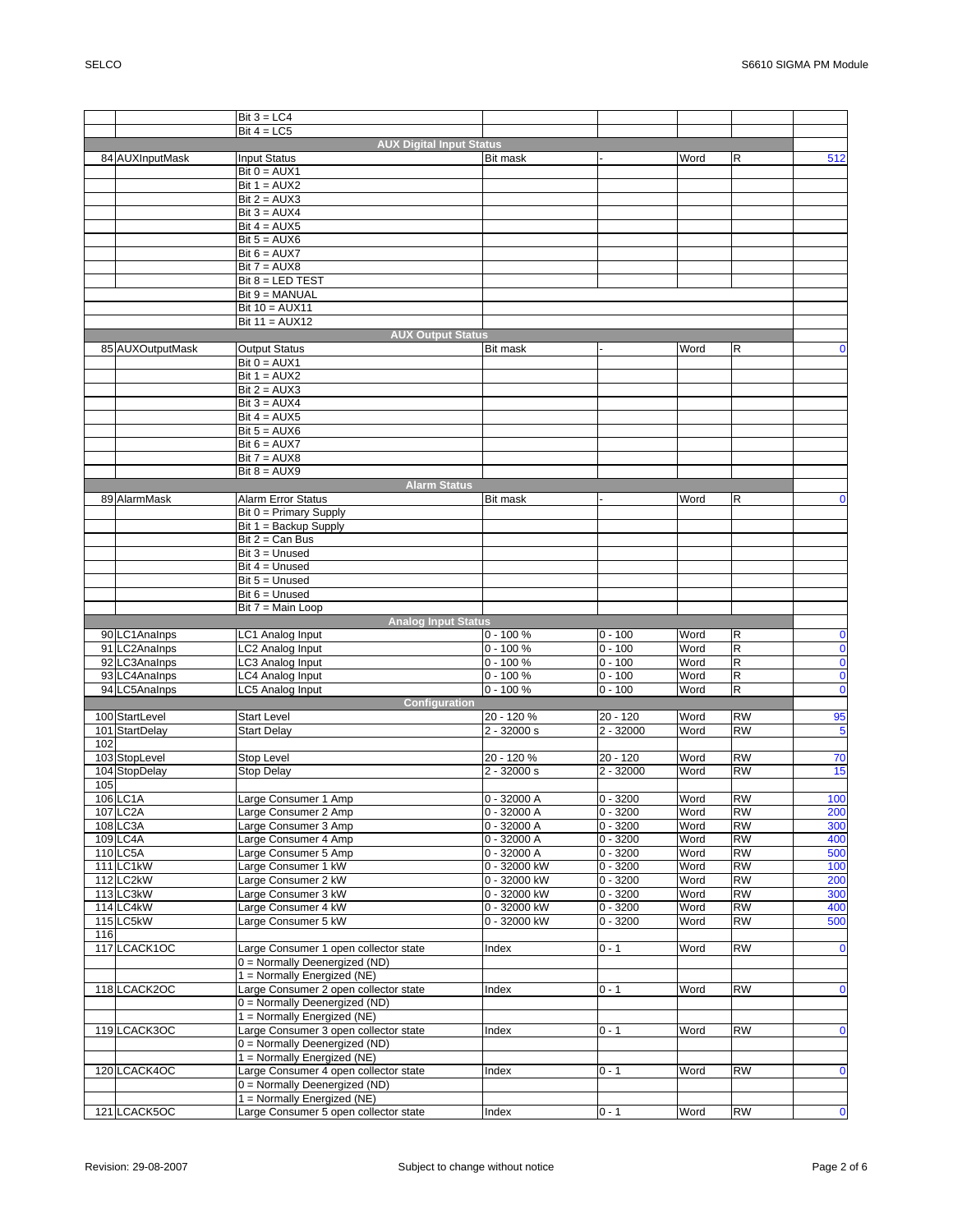|     |                   | 0 = Normally Deenergized (ND) |                |         |      |           |             |
|-----|-------------------|-------------------------------|----------------|---------|------|-----------|-------------|
|     |                   | 1 = Normally Energized (NE)   |                |         |      |           |             |
|     | 122 AUX1OC        | AUX 1 open collector state    | Index          | $0 - 1$ | Word | <b>RW</b> | $\pmb{0}$   |
|     |                   | 0 = Normally Deenergized (ND) |                |         |      |           |             |
|     |                   | 1 = Normally Energized (NE)   |                |         |      |           |             |
|     | 123 AUX2OC        | AUX 2 open collector state    | Index          | $0 - 1$ | Word | <b>RW</b> | $\mathbf 0$ |
|     |                   | 0 = Normally Deenergized (ND) |                |         |      |           |             |
|     |                   | 1 = Normally Energized (NE)   |                |         |      |           |             |
|     | 124 AUX3OC        | AUX 3 open collector state    | Index          | $0 - 1$ | Word | <b>RW</b> | $\mathbf 0$ |
|     |                   | 0 = Normally Deenergized (ND) |                |         |      |           |             |
|     |                   | 1 = Normally Energized (NE)   |                |         |      |           |             |
|     | 125 AUX4OC        | AUX 4 open collector state    | Index          | $0 - 1$ | Word | <b>RW</b> | $\mathbf 0$ |
|     |                   |                               |                |         |      |           |             |
|     |                   | 0 = Normally Deenergized (ND) |                |         |      |           |             |
|     |                   | 1 = Normally Energized (NE)   |                |         |      |           |             |
|     | 126 AUX5OC        | AUX 5 open collector state    | Index          | $0 - 1$ | Word | <b>RW</b> | $\mathbf 0$ |
|     |                   | 0 = Normally Deenergized (ND) |                |         |      |           |             |
|     |                   | $1 =$ Normally Energized (NE) |                |         |      |           |             |
|     | 127 AUX6OC        | AUX 6 open collector state    | Index          | $0 - 1$ | Word | <b>RW</b> | $\mathbf 0$ |
|     |                   | 0 = Normally Deenergized (ND) |                |         |      |           |             |
|     |                   | 1 = Normally Energized (NE)   |                |         |      |           |             |
|     | 128 AUX7OC        | AUX 7 open collector state    | Index          | $0 - 1$ | Word | <b>RW</b> | $\mathbf 0$ |
|     |                   | 0 = Normally Deenergized (ND) |                |         |      |           |             |
|     |                   | $1 =$ Normally Energized (NE) |                |         |      |           |             |
|     | <b>129 AUX8OC</b> | AUX 8 open collector state    | Index          | $0 - 1$ | Word | <b>RW</b> | $\mathbf 0$ |
|     |                   | 0 = Normally Deenergized (ND) |                |         |      |           |             |
|     |                   | 1 = Normally Energized (NE)   |                |         |      |           |             |
|     | 130 AUX9OC        | AUX 9 open collector state    | Index          | $0 - 1$ | Word | <b>RW</b> | $\mathbf 0$ |
|     |                   | 0 = Normally Deenergized (ND) |                |         |      |           |             |
|     |                   | 1 = Normally Energized (NE)   |                |         |      |           |             |
|     |                   |                               |                |         |      |           |             |
|     | 131 AUX10OC       | AUX 10 open collector state   | Index          | $0 - 1$ | Word | <b>RW</b> | $\mathbf 0$ |
|     |                   | 0 = Normally Deenergized (ND) |                |         |      |           |             |
|     |                   | 1 = Normally Energized (NE)   |                |         |      |           |             |
| 132 |                   |                               |                |         |      |           |             |
| 133 |                   |                               |                |         |      |           |             |
| 134 |                   |                               |                |         |      |           |             |
|     | 135 LC1NE1        | LC1 NE 1 Setting              | Boolean        | 0/1     | Word | <b>RW</b> | $\bf{0}$    |
|     |                   | $0 = OFF$                     |                |         |      |           |             |
|     |                   | $1 = ON$                      |                |         |      |           |             |
|     | 136 LC1NE2        | LC1 NE 2 Setting              | <b>Boolean</b> | 0/1     | Word | <b>RW</b> | $\mathbf 0$ |
|     |                   | $0 = OFF$                     |                |         |      |           |             |
|     |                   | $1 = ON$                      |                |         |      |           |             |
|     | 137 LC1NE3        | LC1 NE 3 Setting              | Boolean        | 0/1     | Word | <b>RW</b> | $\mathbf 0$ |
|     |                   | $0 = OFF$                     |                |         |      |           |             |
|     |                   | $1 = ON$                      |                |         |      |           |             |
|     | 138 LC1NE4        | LC1 NE 4 Setting              | Boolean        | 0/1     | Word | <b>RW</b> | $\mathbf 0$ |
|     |                   |                               |                |         |      |           |             |
|     |                   | $0 = OFF$                     |                |         |      |           |             |
|     |                   | $1 = ON$                      |                |         |      |           |             |
|     | 139 LC1NE5        | LC1 NE 5 Setting              | Boolean        | 0/1     | Word | <b>RW</b> | $\mathbf 0$ |
|     |                   | $0 = OFF$                     |                |         |      |           |             |
|     |                   | $1 = ON$                      |                |         |      |           |             |
|     | 140 LC2NE1        | LC2 NE 1 Setting              | Boolean        | 0/1     | Word | <b>RW</b> | $\mathbf 0$ |
|     |                   | $0 = OFF$                     |                |         |      |           |             |
|     |                   | $1 = ON$                      |                |         |      |           |             |
|     | 141 LC2NE2        | LC2 NE 2 Setting              | Boolean        | 0/1     | Word | <b>RW</b> | $\mathbf 0$ |
|     |                   | $0 = OFF$                     |                |         |      |           |             |
|     |                   | $1 = ON$                      |                |         |      |           |             |
|     | 142 LC2NE3        |                               |                |         |      | <b>RW</b> | $\mathbf 0$ |
|     |                   |                               |                | 0/1     | Word |           |             |
|     |                   | LC2 NE 3 Setting              | Boolean        |         |      |           |             |
|     |                   | $0 = OFF$                     |                |         |      |           |             |
|     |                   | $1 = ON$                      |                |         |      |           |             |
|     | 143 LC2NE4        | LC2 NE 4 Setting              | Boolean        | 0/1     | Word | <b>RW</b> | $\bf{0}$    |
|     |                   | $0 = OFF$                     |                |         |      |           |             |
|     |                   | $1 = ON$                      |                |         |      |           |             |
|     | 144 LC2NE5        | LC2 NE 5 Setting              | Boolean        | 0/1     | Word | <b>RW</b> | $\mathbf 0$ |
|     |                   | $0 = OFF$                     |                |         |      |           |             |
|     |                   | $1 = ON$                      |                |         |      |           |             |
|     | 145 LC3NE1        | LC3 NE 1 Setting              | Boolean        | 0/1     | Word | <b>RW</b> | $\mathbf 0$ |
|     |                   | $0 = OFF$                     |                |         |      |           |             |
|     |                   | $1 = ON$                      |                |         |      |           |             |
|     | 146 LC3NE2        | LC3 NE 2 Setting              | Boolean        | 0/1     | Word | <b>RW</b> | $\mathbf 0$ |
|     |                   | $0 = OFF$                     |                |         |      |           |             |
|     |                   | $1 = ON$                      |                |         |      |           |             |
|     | 147 LC3NE3        | LC3 NE 3 Setting              | Boolean        | 0/1     | Word | <b>RW</b> | $\mathbf 0$ |
|     |                   | $0 = OFF$                     |                |         |      |           |             |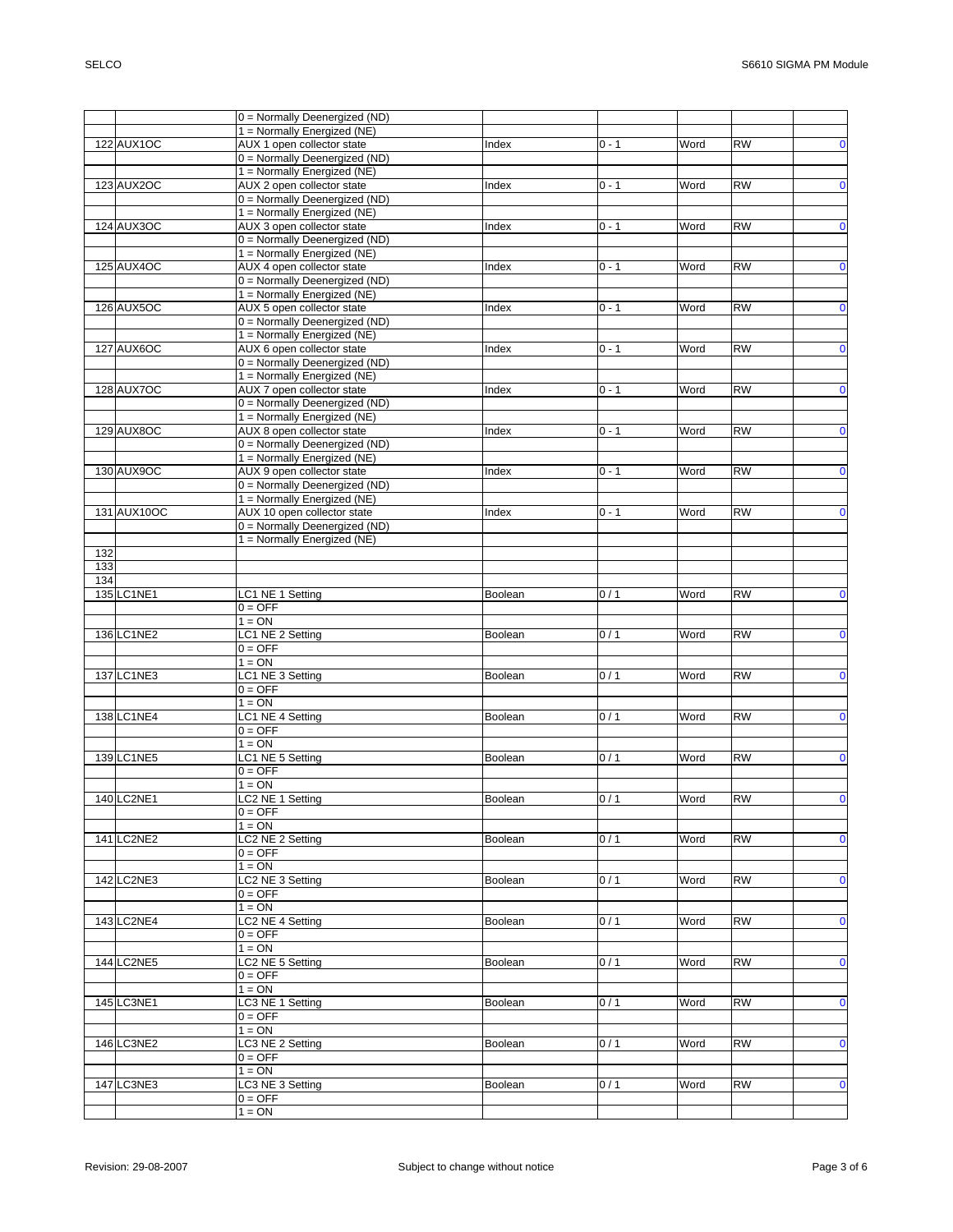|     | 148 LC3NE4            | LC3 NE 4 Setting                                   | Boolean              | 0/1         | Word | <b>RW</b>       | $\overline{\mathbf{0}}$ |
|-----|-----------------------|----------------------------------------------------|----------------------|-------------|------|-----------------|-------------------------|
|     |                       | $0 = OFF$                                          |                      |             |      |                 |                         |
|     |                       | $1 = ON$                                           |                      |             |      |                 |                         |
|     | 149 LC3NE5            | LC3 NE 5 Setting                                   | Boolean              | 0/1         | Word | <b>RW</b>       | $\mathbf 0$             |
|     |                       | $0 = OFF$                                          |                      |             |      |                 |                         |
|     |                       | $1 = ON$                                           |                      |             |      |                 |                         |
|     | 150 LC4NE1            | LC4 NE 1 Setting                                   | Boolean              | 0/1         | Word | <b>RW</b>       | $\mathbf 0$             |
|     |                       | $0 = OFF$                                          |                      |             |      |                 |                         |
|     |                       | $1 = ON$                                           |                      |             |      |                 |                         |
|     | 151 LC4NE2            | LC4 NE 2 Setting                                   | Boolean              | 0/1         | Word | <b>RW</b>       | $\mathbf 0$             |
|     |                       | $0 = OFF$                                          |                      |             |      |                 |                         |
|     |                       | $1 = ON$                                           |                      |             |      |                 |                         |
|     | 152 LC4NE3            |                                                    |                      | 0/1         | Word | <b>RW</b>       | $\mathbf 0$             |
|     |                       | LC4 NE 3 Setting                                   | Boolean              |             |      |                 |                         |
|     |                       | $0 = OFF$                                          |                      |             |      |                 |                         |
|     |                       | $1 = ON$                                           |                      |             |      |                 |                         |
|     | 153 LC4NE4            | LC4 NE 4 Setting                                   | Boolean              | 0/1         | Word | $\overline{RW}$ | $\mathbf 0$             |
|     |                       | $0 = OFF$                                          |                      |             |      |                 |                         |
|     |                       | $1 = ON$                                           |                      |             |      |                 |                         |
|     | 154 LC4NE5            | LC4 NE 5 Setting                                   | Boolean              | 0/1         | Word | <b>RW</b>       | $\mathbf 0$             |
|     |                       | $0 = OFF$                                          |                      |             |      |                 |                         |
|     |                       | $1 = ON$                                           |                      |             |      |                 |                         |
|     | 155 LC5NE1            | LC5 NE 1 Setting                                   | Boolean              | 0/1         | Word | <b>RW</b>       | $\bullet$               |
|     |                       | $0 = OFF$                                          |                      |             |      |                 |                         |
|     |                       | $1 = ON$                                           |                      |             |      |                 |                         |
|     | 156 LC5NE2            | LC5 NE 2 Setting                                   | Boolean              | 0/1         | Word | <b>RW</b>       | $\mathbf 0$             |
|     |                       | $0 = OFF$                                          |                      |             |      |                 |                         |
|     |                       | $1 = ON$                                           |                      |             |      |                 |                         |
|     | 157 LC5NE3            | LC5 NE 3 Setting                                   | Boolean              | 0/1         | Word | <b>RW</b>       | $\mathbf 0$             |
|     |                       | $0 = OFF$                                          |                      |             |      |                 |                         |
|     |                       | $1 = ON$                                           |                      |             |      |                 |                         |
|     | 158 LC5NE4            | LC5 NE 4 Setting                                   | Boolean              | 0/1         | Word | <b>RW</b>       | $\mathbf 0$             |
|     |                       | $0 = OFF$                                          |                      |             |      |                 |                         |
|     |                       | $1 = ON$                                           |                      |             |      |                 |                         |
|     | 159 LC5NE5            | LC5 NE 5 Setting                                   | Boolean              | 0/1         | Word | <b>RW</b>       | $\mathbf 0$             |
|     |                       | $0 = OFF$                                          |                      |             |      |                 |                         |
|     |                       | $1 = ON$                                           |                      |             |      |                 |                         |
|     | 160 AnalnpsLC1Enabled | Analog inputs large comsumer 1 enabled             | <b>Boolean</b>       | 0/1         | Word | <b>RW</b>       | $\mathbf 0$             |
|     |                       | $0 = No$                                           |                      |             |      |                 |                         |
|     |                       | $1 = Yes$                                          |                      |             |      |                 |                         |
|     | 161 AnalnpsLC1VoltMin | Analog inputs large comsumer 1 Voltage Min         | 0.000 - 10.000 VDC   | $0 - 10000$ | Word | <b>RW</b>       | $\mathbf 0$             |
|     | 162 AnalnpsLC1VoltMax | Analog inputs large comsumer 1 Voltage Max         | 0.000 - 10.000 VDC   | $0 - 10000$ | Word | <b>RW</b>       | 10000                   |
| 163 |                       |                                                    |                      |             |      |                 |                         |
|     | 164 AnalnpsLC2Enabled |                                                    | Boolean              | 0/1         | Word | <b>RW</b>       | $\mathbf 0$             |
|     |                       | Analog inputs large comsumer 2 enabled<br>$0 = No$ |                      |             |      |                 |                         |
|     |                       | $1 = Yes$                                          |                      |             |      |                 |                         |
|     |                       | Analog inputs large comsumer 2 Voltage Min         |                      |             |      |                 |                         |
|     | 165 AnalnpsLC2VoltMin |                                                    | 0.000 - 10.000 VDC   | $0 - 10000$ | Word | <b>RW</b>       | $\mathbf 0$             |
|     | 166 AnalnpsLC2VoltMax | Analog inputs large comsumer 2 Voltage Max         | 0.000 - 10.000 VDC   | $0 - 10000$ | Word | <b>RW</b>       | 10000                   |
| 167 |                       |                                                    |                      |             |      |                 |                         |
|     | 168 AnalnpsLC3Enabled | Analog inputs large comsumer 3 enabled             | <b>Boolean</b>       | 0/1         | Word | <b>RW</b>       | $\mathbf 0$             |
|     |                       | $0 = No$                                           |                      |             |      |                 |                         |
|     |                       | $1 = Yes$                                          |                      |             |      |                 |                         |
|     | 169 AnalnpsLC3VoltMin | Analog inputs large comsumer 3 Voltage Min         | 0.000 - 10.000 VDC   | $0 - 10000$ | Word | <b>RW</b>       | $\mathbf 0$             |
|     | 170 AnalnpsLC3VoltMax | Analog inputs large comsumer 3 Voltage Max         | $0.000 - 10.000$ VDC | $0 - 10000$ | Word | <b>RW</b>       | 10000                   |
| 171 |                       |                                                    |                      |             |      |                 |                         |
|     | 172 AnalnpsLC4Enabled | Analog inputs large comsumer 4 enabled             | Boolean              | 0/1         | Word | <b>RW</b>       | $\mathbf 0$             |
|     |                       | $0 = No$                                           |                      |             |      |                 |                         |
|     |                       | $1 = Yes$                                          |                      |             |      |                 |                         |
|     | 173 AnalnpsLC4VoltMin | Analog inputs large comsumer 4 Voltage Min         | 0.000 - 10.000 VDC   | $0 - 10000$ | Word | <b>RW</b>       | $\mathbf 0$             |
|     | 174 AnalnpsLC4VoltMax | Analog inputs large comsumer 4 Voltage Max         | 0.000 - 10.000 VDC   | $0 - 10000$ | Word | <b>RW</b>       | 10000                   |
| 175 |                       |                                                    |                      |             |      |                 |                         |
|     | 176 AnalnpsLC5Enabled | Analog inputs large comsumer 5 enabled             | Boolean              | 0/1         | Word | <b>RW</b>       | $\mathbf 0$             |
|     |                       | $0 = No$                                           |                      |             |      |                 |                         |
|     |                       | $1 = Yes$                                          |                      |             |      |                 |                         |
|     | 177 AnalnpsLC5VoltMin | Analog inputs large comsumer 5 Voltage Min         | 0.000 - 10.000 VDC   | $0 - 10000$ | Word | <b>RW</b>       | $\mathbf 0$             |
|     | 178 AnalnpsLC5VoltMax | Analog inputs large comsumer 5 Voltage Max         | $0.000 - 10.000$ VDC | $0 - 10000$ | Word | RW              | 10000                   |
| 179 |                       |                                                    |                      |             |      |                 |                         |
| 180 |                       |                                                    |                      |             |      |                 |                         |
|     |                       |                                                    |                      |             |      |                 |                         |
|     |                       |                                                    |                      |             |      |                 |                         |
| 181 |                       |                                                    |                      |             |      |                 |                         |
| 182 |                       |                                                    |                      |             |      |                 |                         |
| 183 |                       |                                                    |                      |             |      |                 |                         |
| 184 |                       |                                                    |                      |             |      |                 |                         |
|     |                       |                                                    |                      |             |      |                 |                         |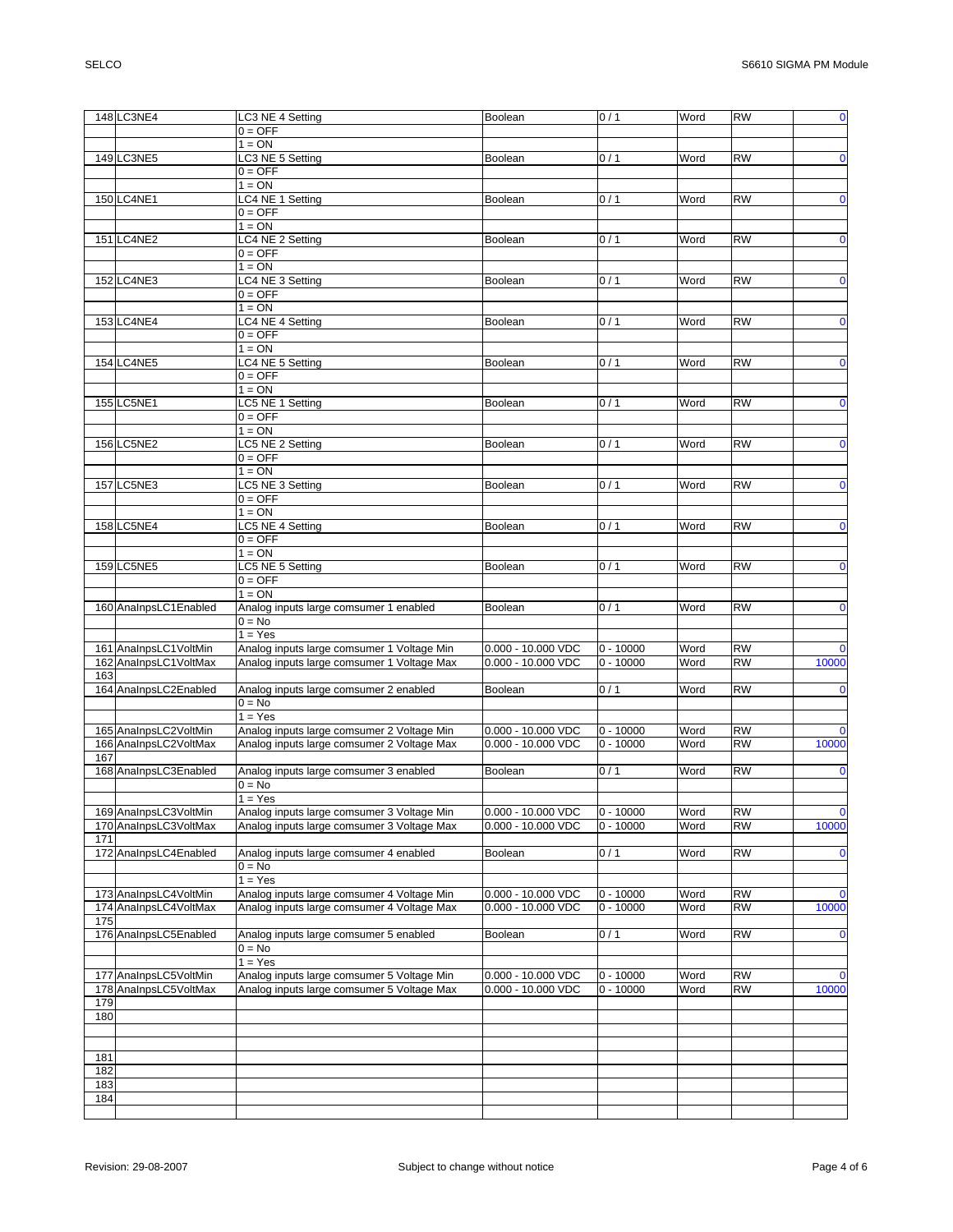| 185        |                     |                                   |                      |                     |      |                         |                         |
|------------|---------------------|-----------------------------------|----------------------|---------------------|------|-------------------------|-------------------------|
| 186        |                     |                                   |                      |                     |      |                         |                         |
| 187        |                     |                                   |                      |                     |      |                         |                         |
| 188        |                     |                                   |                      |                     |      |                         |                         |
|            |                     |                                   |                      |                     |      |                         |                         |
|            |                     |                                   |                      |                     |      |                         |                         |
| 189        |                     |                                   |                      |                     |      |                         |                         |
| 190        |                     |                                   |                      |                     |      |                         |                         |
| 191        |                     |                                   |                      |                     |      |                         |                         |
| 192        |                     |                                   |                      |                     |      |                         |                         |
|            |                     |                                   |                      |                     |      |                         |                         |
|            |                     |                                   |                      |                     |      |                         |                         |
| 193        |                     |                                   |                      |                     |      |                         |                         |
| 194        |                     |                                   |                      |                     |      |                         |                         |
| 195        |                     |                                   |                      |                     |      |                         |                         |
|            | 196 AnaOut1Src      | Analog Output 1 Source            | Index                | $0 - 2$             | Word | <b>RW</b>               | 0                       |
|            |                     | $0 = Total Load$                  |                      |                     |      |                         |                         |
|            |                     | 1 = Total Reserve Capacity        |                      |                     |      |                         |                         |
|            |                     | 2 = Total Capacity                |                      |                     |      |                         |                         |
|            |                     |                                   |                      |                     |      |                         |                         |
|            | 197 AnaOut1Signal   | Analog Output 1 Signal            | Index                | $0 - 1$             | Word | <b>RW</b>               | $\mathbf 0$             |
|            |                     | $0 =$ Voltage                     |                      |                     |      |                         |                         |
|            |                     | $1 =$ Current                     |                      |                     |      |                         |                         |
|            | 198 AnaOut1SrcMin   | Analog Output 1 Source Min.       | $-1000.0 - 1000.0 %$ | -10000 - 10000 Word |      | <b>RW</b>               | $\mathbf 0$             |
|            | 199 AnaOut1SrcMax   | Analog Output 1 Source Max.       | -1000.0 - 1000.0 %   | -10000 - 10000 Word |      | <b>RW</b>               | 100                     |
|            | 200 AnaOut1SrcMinP  | Analog Output 1 Source Min Power. | 0 - 1000 kVA         | $0 - 10000$         | Word | R                       |                         |
|            | 201 AnaOut1SrcMaxP  | Analog Output 1 Source Max Power. | 0 - 1000 kVA         | $0 - 10000$         | Word | R                       | $\mathbf 0$<br>10       |
|            | 202 AnaOut1SrcMinA  | Analog Output 1 Source Min Amp.   | $0 - 1000A$          | $0 - 10000$         | Word | $\overline{R}$          | $\overline{\mathbf{0}}$ |
|            | 203 AnaOut1SrcMaxA  |                                   | $0 - 1000A$          | $0 - 10000$         | Word | R                       | 10                      |
|            |                     | Analog Output 1 Source Max Amp.   |                      |                     |      | <b>RW</b>               |                         |
|            | 204 AnaOut1VoltMin  | Analog Output 1 Voltage Min.      | -10.000 - 10.000 VDC | $-10000 - 10000$    | Word |                         | $\mathbf 0$             |
|            | 205 AnaOut1 VoltMax | Analog Output 1 Voltage Max.      | -10.000 - 10.000 VDC | -10000 - 10000 Word |      | <b>RW</b>               | 10                      |
|            | 206 AnaOut1 CurMin  | Analog Output 1 Current Min.      | $0.000 - 24.000$ mA  | $0 - 20000$         | Word | <b>RW</b>               | $\overline{\mathbf{4}}$ |
|            | 207 AnaOut1CurMax   | Analog Output 1 Current Max.      | $0.000 - 24.000$ mA  | $0 - 20000$         | Word | <b>RW</b>               | 20                      |
| 208        |                     |                                   |                      |                     |      |                         |                         |
|            | 209 AnaOut2Src      | Analog Output 2 Source            | Index                | $0 - 2$             | Word | <b>RW</b>               | 1                       |
|            |                     | $0 = Total Load$                  |                      |                     |      |                         |                         |
|            |                     | 1 = Total Reserve Capacity        |                      |                     |      |                         |                         |
|            |                     | 2 = Total Capacity                |                      |                     |      |                         |                         |
|            |                     |                                   |                      |                     |      |                         |                         |
|            | 210 AnaOut2Signal   | Analog Output 2 Signal            | Index                | $0 - 1$             | Word | <b>RW</b>               | $\bf{0}$                |
|            |                     | $0 =$ Voltage                     |                      |                     |      |                         |                         |
|            |                     | $1 =$ Current                     |                      |                     |      |                         |                         |
|            | 211 AnaOut2SrcMin   | Analog Output 2 Source Min.       | -1000.0 - 1000.0 %   | -10000 - 10000 Word |      | <b>RW</b>               | $\bf{0}$                |
|            |                     |                                   |                      |                     |      |                         |                         |
|            | 212 AnaOut2SrcMax   | Analog Output 2 Source Max.       | -1000.0 - 1000.0 %   | -10000 - 10000 Word |      | <b>RW</b>               | 100                     |
|            | 213 AnaOut2SrcMinP  | Analog Output 2 Source Min Power. | 0 - 1000 kVA         | $0 - 10000$         | Word | $\mathsf R$             | $\mathbf 0$             |
|            | 214 AnaOut2SrcMaxP  | Analog Output 2 Source Max Power. | 0 - 1000 kVA         | $0 - 10000$         | Word | $\overline{\mathsf{R}}$ | 10                      |
|            | 215 AnaOut2SrcMinA  | Analog Output 2 Source Min Amp.   | $0 - 1000A$          | $0 - 10000$         | Word | R                       | $\bf{0}$                |
|            | 216 AnaOut2SrcMaxA  | Analog Output 2 Source Max Amp.   | $0 - 1000A$          | $0 - 10000$         | Word | R                       | 10                      |
|            | 217 AnaOut2VoltMin  | Analog Output 2 Voltage Min.      | -10.000 - 10.000 VDC | -10000 - 10000 Word |      | <b>RW</b>               | $\mathbf 0$             |
|            | 218 AnaOut2VoltMax  | Analog Output 2 Voltage Max.      | -10.000 - 10.000 VDC | -10000 - 10000 Word |      | <b>RW</b>               | 10                      |
|            | 219 AnaOut2CurMin   | Analog Output 2 Current Min.      | 0.000 - 24.000 mA    | $0 - 20000$         | Word | RW                      |                         |
|            | 220 AnaOut2CurMax   | Analog Output 2 Current Max.      | $0.000 - 24.000$ mA  | $0 - 20000$         | Word | <b>RW</b>               | 20                      |
| 221        |                     |                                   |                      |                     |      |                         |                         |
|            |                     | <b>System Sequence</b>            | Index                | $0 - 2$             | Word | RW                      | $\mathbf 0$             |
|            | 222 Seq             | $0 =$ Linear                      |                      |                     |      |                         |                         |
|            |                     | $1 = Cyclic$                      |                      |                     |      |                         |                         |
|            |                     |                                   |                      |                     |      |                         |                         |
|            |                     | $2 = \overline{Duty}$ Hour        |                      |                     |      |                         |                         |
| 223        |                     |                                   |                      |                     |      |                         |                         |
|            | 224 LoadCalc        | <b>Load Calculation</b>           | Index                | $0 - 1$             | Word | <b>RW</b>               | 0                       |
|            |                     | $0 =$ Load                        |                      |                     |      |                         |                         |
|            |                     | $1 =$ Current                     |                      |                     |      |                         |                         |
| 225        |                     |                                   |                      |                     |      |                         |                         |
|            | 226 StopOnFault     | Stop On Fault                     | Boolean              | 0/1                 | Word | <b>RW</b>               | $\mathbf 0$             |
|            |                     | $0 = \text{Off}$                  |                      |                     |      |                         |                         |
|            |                     | $1 = On$                          |                      |                     |      |                         |                         |
| 227        |                     |                                   |                      |                     |      |                         |                         |
|            | 228 Language        | Language select                   | Index                | $0 - 1$             | Word | RW                      | $\mathbf 0$             |
|            |                     | $0 =$ English                     |                      |                     |      |                         |                         |
|            |                     | $1 = Deutsch$                     |                      |                     |      |                         |                         |
| 229        |                     |                                   |                      |                     |      |                         |                         |
| 230        |                     |                                   |                      |                     |      |                         |                         |
| 231<br>232 |                     |                                   |                      |                     |      |                         |                         |